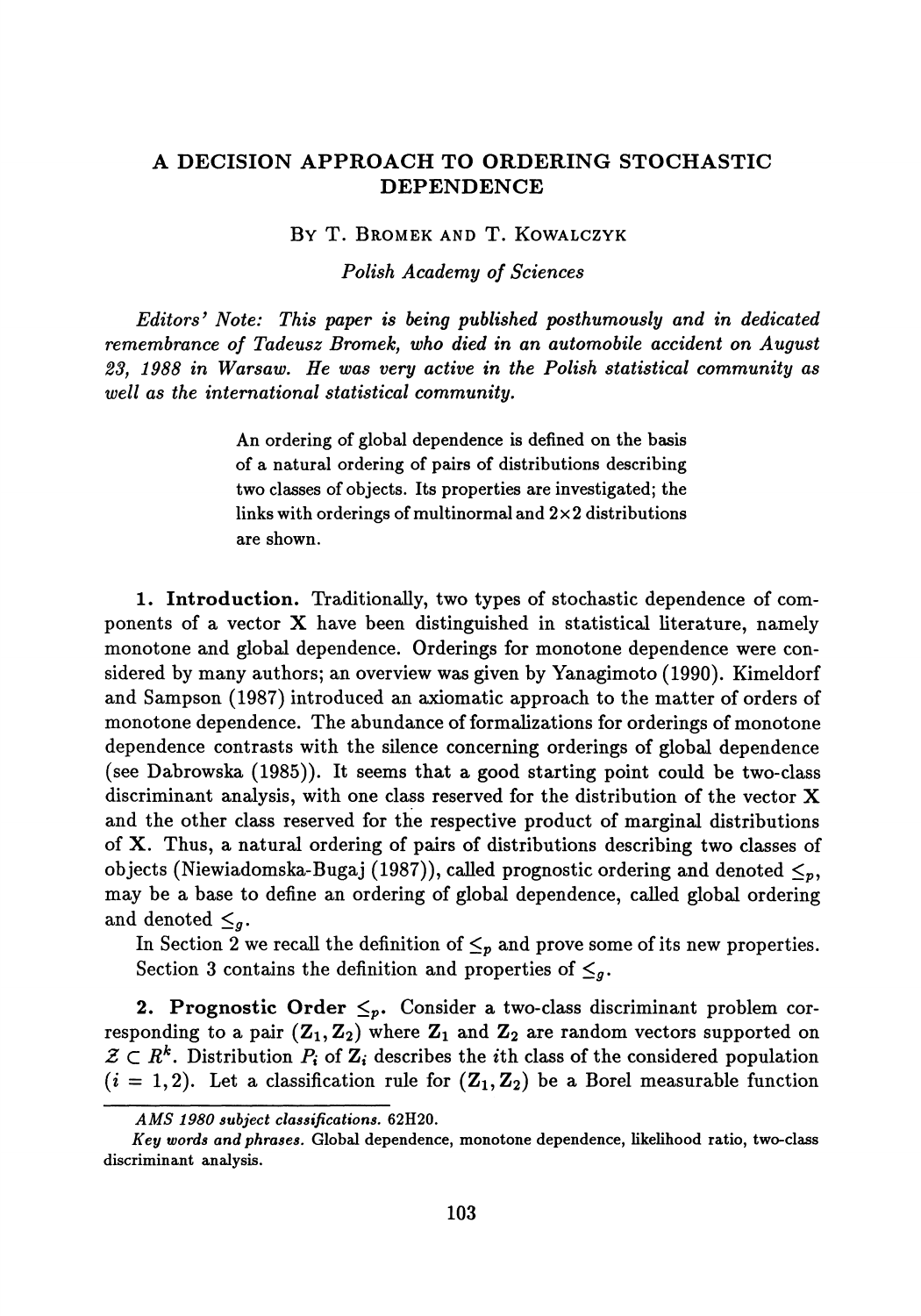$\partial : \mathcal{Z} \to [0,1]$ , where  $\partial(z)$  is the probability of classifying an object with features vector **z** to the 1st class. Performance of  $\partial$  is measured by the error rates  $a_{12}(\partial)$ and  $a_{21}(\partial)$ :

$$
a_{12}(\partial)=\int_{\mathcal{Z}}(1-\partial(\mathbf{z}))dP_1,\quad a_{21}(\partial)=\int_{\mathcal{Z}}\partial(\mathbf{z})dP_2.
$$

For two pairs of random vectors  $({\bf Z}_1,{\bf Z}_2),$   $({\bf Z}_1,{\bf Z}_2),$  there is defined an ordering with respect to their discriminant powers:

 $\leq_p$   $(\mathbf{Z}_1, \mathbf{Z}_2)$  iff for every decision rule  $\partial$  for  $(\mathbf{Z}_1, \mathbf{Z}_2)$  there exists a decision rule  $\tilde{\partial}$  for  $(\tilde{\mathbb{Z}}_1, \tilde{\mathbb{Z}}_2)$  such that  $a_{12}(\tilde{\partial}) \leq a_{12}(\partial)$  and  $a_{21}(\tilde{\partial}) \leq a_{21}(\partial)$ .

It is clear that  $\leq_p$  is a preorder. Thus, a relation  $\frac{1}{p}$  defined by:

$$
(Z_1,Z_2)_{\widetilde{p}}(\widetilde{Z}_1,\widetilde{Z}_2) \text{ iff } (Z_1,Z_2) \leq_p (\widetilde{Z}_1,\widetilde{Z}_2) \text{ and } (\widetilde{Z}_1,\widetilde{Z}_2) \leq_p (Z_1,Z_2)
$$

is an equivalence.

THEOREM 1.

*(i). For any Borel measurable function*  $f: \mathcal{Z} \to \mathbb{R}^k$ 

$$
1^{\circ} \left( f(\mathbf{Z}_{1}), f(\mathbf{Z}_{2}) \right) \leq_{p} (\mathbf{Z}_{1}, \mathbf{Z}_{2});
$$

*if f is an injection, then*

$$
2^o\left(f({\bf Z}_1),f({\bf Z}_2)\right)_{\widetilde{p}}({\bf Z}_1,{\bf Z}_2);
$$

*(ii).*  $(\mathbf{Z}_1, \mathbf{Z}_2)$  is a minimal element of  $\leq_p$  iff  $\mathbf{Z}_1$  and  $\mathbf{Z}_2$  are distributed identically;

*(iii).*  $(\mathbf{Z}_1, \mathbf{Z}_2)$  is a maximal element of  $\leq_p$  iff there exist a set  $A \subset \mathcal{Z}$  such that  $P_1(A) = 1$  and  $P_2(A) = 0$ .

PROOF.

(i). To any classification rule  $\partial$  for  $(f(\mathbf{Z}_1), f(\mathbf{Z}_2))$  there corresponds a classification rule  $\partial = \partial \circ f$  for  $(\mathbf{Z}_1, \mathbf{Z}_2)$  with error rates  $a_{12}$  and  $a_{21}$ , respectively equal to those of  $\partial$ . Thus 1° holds. Then, applying to  $(f(\mathbf{Z}_{1}), f(\mathbf{Z}_{2}))$  the inverse function  $f^{-1}: f(\mathcal{Z}) \rightarrow \mathcal{Z}$  (which is Borel measurable since  $f$  is the injection), we get  $(\mathbf{Z}_1, \mathbf{Z}_2) \leq_p (f(\mathbf{Z}_1), f(\mathbf{Z}_2))$  which implies equivalence  $2^\circ$ .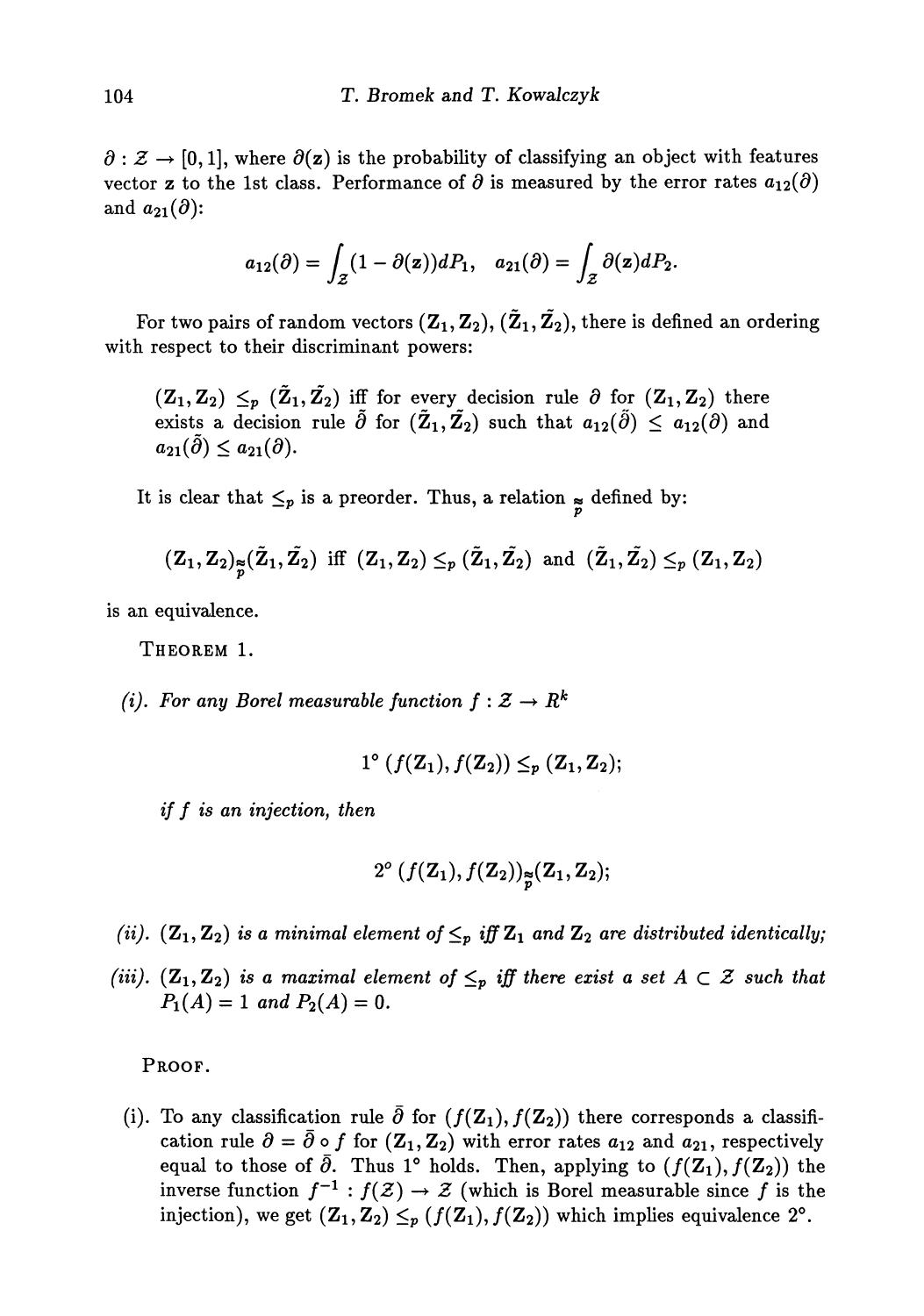(ii). Obviously, for any pair  $(Z_1, Z_2)$  and any classification rule  $\partial$  for that pair,

$$
a_{12}(\partial) + a_{21}(\partial) = 1
$$
 iff  $\int_{\mathcal{Z}} \partial(z) dP_1 = \int_{\mathcal{Z}} \partial(z) dP_2$ .

Therefore  $\mathbf{Z}_1$  and  $\mathbf{Z}_2$  are distributed identically iff, for any classification rule  $\partial$ applied to  $(\mathbf{Z}_1, \mathbf{Z}_2), a_{12}(\partial) + a_{21}(\partial) = 1$ . On the other hand, for any  $(\mathbf{Z}_1, \mathbf{Z}_2)$ and any constant rule  $\partial(\tilde{z}) = \mathcal{L}$ ,  $0 \leq \mathcal{L} \leq 1$ ,  $a_{12}(\partial) = \mathcal{L}$  and  $a_{21}(\partial) = 1 - \mathcal{L}$ ; hence  $(\mathbf{Z}_1, \mathbf{Z}_2) \leq_p (\mathbf{Z}_1, \mathbf{Z}_2)$  iff  $\mathbf{Z}_1$  and  $\mathbf{Z}_2$  are distributed identically.

(iii). Let  $A \subset \mathcal{Z}$  satisfy  $P_1(A) = 1$ ,  $P_2(A) = 0$ , and let  $\partial$  be a rule such that  $\partial(z) = 1$  if  $z \in A$  and  $\partial(z) = 0$  if  $z \in \mathcal{Z} \setminus A$ . Then  $a_{12}(\partial) = a_{21}(\partial) = 0$ , and hence  $(\mathbf{Z}_1, \mathbf{Z}_2)$  is a maximal element of  $\leq_p$ .

Conversely, if for  $(\mathbf{Z}_1, \mathbf{Z}_2)$  there exists a rule  $\partial$  such that  $a_{12}(\partial) = a_{21}(\partial) = 0$ , then for a set  $A = \{z \in \mathcal{Z}; \partial(\mathbf{z}) > 0\}$  we have  $P_2(A) = 0, P_1(A) \geq \int_A \partial(\mathbf{z}) dP_1 = 0$  $\parallel$ 

It follows from the Neyman-Pearson Lemma that this set consists of threshold rules based on the likelihood ratio  $h = f_2/f_1,$  where  $f_i$  is a density function of  $\mathbf{Z}_i$ with respect to some measure  $\nu$  (we set  $h(z) = \infty$  if  $f_1(z) = 0$ ). These rules are defined by

$$
\partial(\mathbf{z}) = \begin{cases} 1 & \text{if } h(\mathbf{z}) < \gamma \\ s & \text{if } h(\mathbf{z}) = \gamma \\ 0 & \text{if } h(\mathbf{z}) > \gamma, \end{cases}
$$

for  $\gamma > 0$  and  $s \in [0,1]$ .

Now, let us extend this set of rules admitting  $\gamma = 0$  and  $\gamma = +\infty$ , and let

$$
C_{(\mathbf{Z}_1, \mathbf{Z}_2)} = \{ P_1(h(\mathbf{z}) > \gamma) + (1 - s) P_1(h(\mathbf{z}) = \gamma), P_2(h(\mathbf{z}) < \gamma) + s P_2(h(\mathbf{z}) = \gamma);
$$
  
  $0 \le \gamma \le \infty, 0 \le s \le 1 \}.$ 

It is easy to see that  $C_{(\mathbf{Z}_1, \mathbf{Z}_2)}$  is a curve joining points  $(0,1)$  and  $(1,0)$  which is continuous, convex, and nonincreasing. It will be called the divergence curve for  $(\mathbf{Z}_1, \mathbf{Z}_2)$ . Obviously,  $C_{(\mathbf{Z}_1, \mathbf{Z}_2)}$  is the set of errors  $(a_{12}(\partial), a_{21}(\partial))$  for threshold rules from the extended set of rules with minimal error rates.

We will say that  $C_{(\mathbf{\tilde{Z}_1}, \mathbf{\tilde{Z}_2})} \leq C_{(\mathbf{Z_1}, \mathbf{Z_2})}$  iff for any  $(x_1, x_2) \in C_{(\mathbf{Z_1}, \mathbf{Z_2})}$  there exists  $(x_1, x_2) \in C_{(\mathbf{\tilde{Z}_1}, \mathbf{\tilde{Z}_2})}$  such that  $x_2 \geq x_2$ 

The following is an equivalent definition of  $\leq_g$ :

$$
(\mathbf{Z}_1,\mathbf{Z}_2)\leq_p (\mathbf{Z}_1,\mathbf{Z}_2) \ \ \text{iff} \ \ C_{(\mathbf{\tilde Z}_1,\mathbf{\tilde Z}_2)}\leq C_{(\mathbf{Z}_1,\mathbf{Z}_2)}.
$$

**3. Global Dependence Order**  $\leq_g$ . Given a random vector X, consider a discriminant problem corresponding to a pair  $({}^{\perp}X,X)$ , where  ${}^{\perp}X$  is a random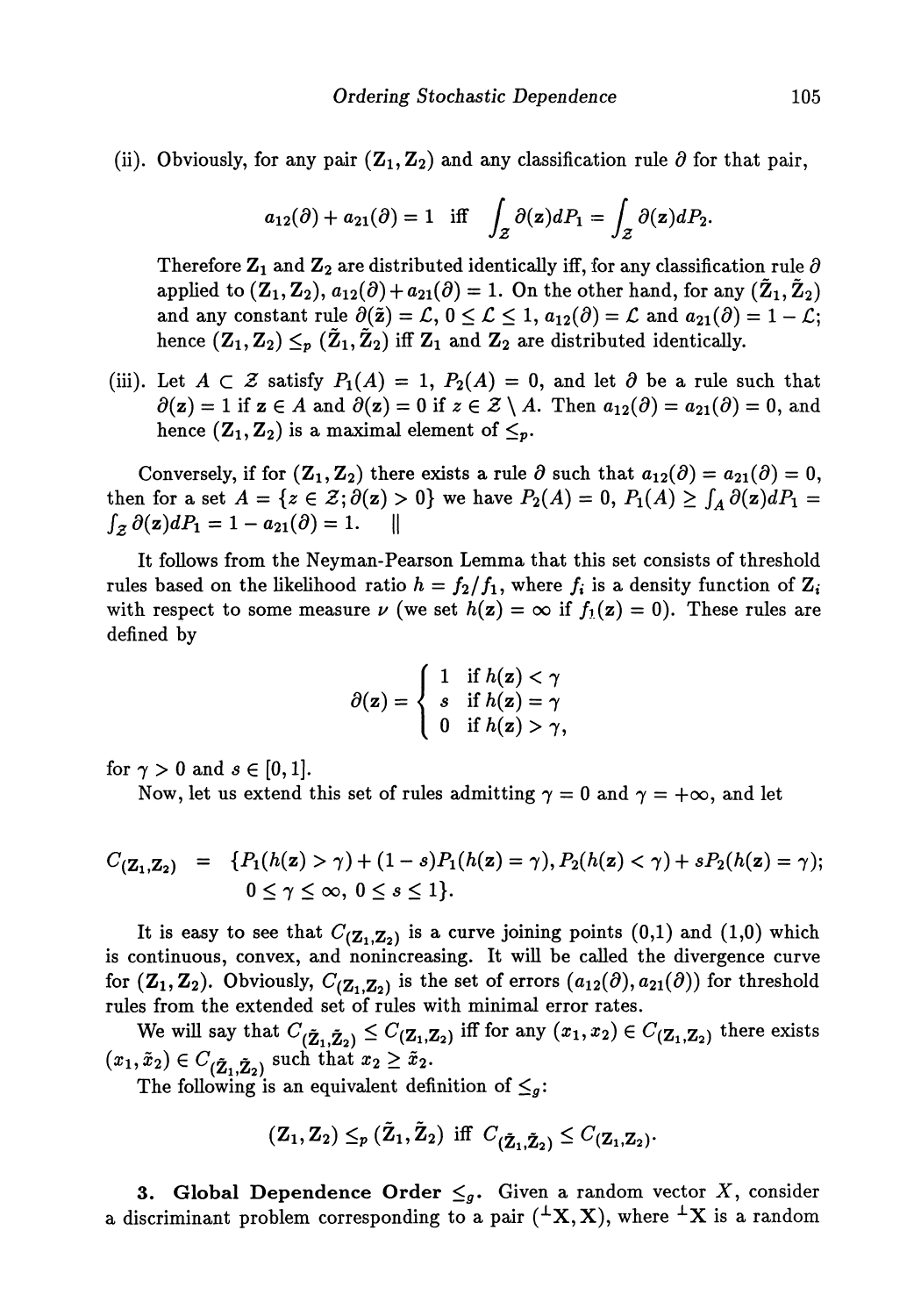vector distributed according to the product of marginal distributions of X. For any pair of random vectors  $\mathbf X$  and  $\mathbf Y,$  we define the following ordering  $\leq_g$  of global dependence:

$$
\mathbf{X} \leq_{g} \mathbf{Y} \text{ iff } (\perp \mathbf{X}, \mathbf{X}) \leq_{p} (\perp \mathbf{Y}, \mathbf{Y}).
$$

THEOREM 2.

- $(i). \leq_g$  *is a preorder.*
- *(ii). For any random vectors*  $X(n dim)$  and  $Y(k dim)$  supported on X and Y,  ${\it respectively, 1^{\circ}}$  for Borel measurable functions  $f: \mathcal{X} \rightarrow R^{n}, \, g: \mathcal{Y} \rightarrow R^{k}$  such that  $f(x_1,...,x_n) = (f_1(x_1),...,f_n(x_n)), g(y_1,...,y_k) = (g_1(y_1),...,g_k(y_k)),$ *where fi, gj are injections*,
	- (1)  $\mathbf{X} \leq_{g} \mathbf{Y}$  *iff*  $f(\mathbf{X}) \leq_{g} g(\mathbf{Y}),$

 $2^{\circ}$  for any n-elements and k-elements permutations  $\Pi^{(n)}$  and

(2) 
$$
\mathbf{X} \leq_{g} \mathbf{Y} \quad \text{iff} \quad \Pi^{(n)}(\mathbf{X}) \leq_{g} \Pi^{(k)}(\mathbf{Y}).
$$

- $(iii)$ .  $X$  *is a minimal element of*  $\leq_g$  *iff*  $X =$   $^{\perp}$   $X$ *.*
- *(iv). For* X *with continuous marginal distribution: if the distribution of* X *is*  $degenerate, then X is a maximal element of the preorder  $\leq_g$ .$
- *(v). For normally distributed k-dimensional random vectors* X *and Y with identical sets of orthogonal eigenvectors for the correlation matrices of* X and Y, *and for each pair of eigenvalues*  $\beta_i$ ,  $\bar{\beta_i}$  *of correlation matrices of* **X** *and* **Y**, *respectively:*

if 
$$
\bar{\beta}_i > \beta_i > 1
$$
 or  $1 > \beta_i > \bar{\beta}_i$   $i = 1, ..., k$  then  $X \leq_g Y$ .

PROOF. (ii). It follows from Th.1 (i) that for an injection  $f: \mathcal{X} \to \mathbb{R}^n$ , we have  $({}^{\perp}\mathbf{X},\mathbf{X})_{\approx}(f({}^{\perp}\mathbf{X}),f(\mathbf{X})).$  On the other hand for a function  $f: \mathcal{X} \to$  $R^n$  independently transforming vector components, we have  $f({}^{\perp}X) \sim^{\perp} f(X)$ . Therefore,  $({}^{\perp}{\rm X},{\rm X})_{\approx}({}^{\perp}f({\rm X}),f({\rm X})).$  Analogously,  $({}^{\perp}{\rm Y},{\rm Y})_{\approx}({}^{\perp}g({\rm Y}),g({\rm Y})).$  Thus (1) holds due to the definition and transitivity of  $\leq_g$ . The proof of (2) is analogous since for any *n*-element permutation  $\Pi$ ,  $\Pi({^{\perp}X}) = {^{\perp} \Pi(X)}$ .

Proofs of (iii) and (iv) follow immediately from Th.1 (ii) and (iii), respectively. (v). By (ii), we may restrict consideration to the vectors with standardized marginals. We shall show that, under the assumptions of (v), the error rate  $a_{21}(\partial)$ of any threshold rule  $\partial$  for  $({^{\perp}\mathbf{X}},\mathbf{X})$  would diminish and  $a_{12}(\partial)$  would not change when  $\partial$  was applied for  $({}^{\perp}\mathbf{Y}, \mathbf{Y}).$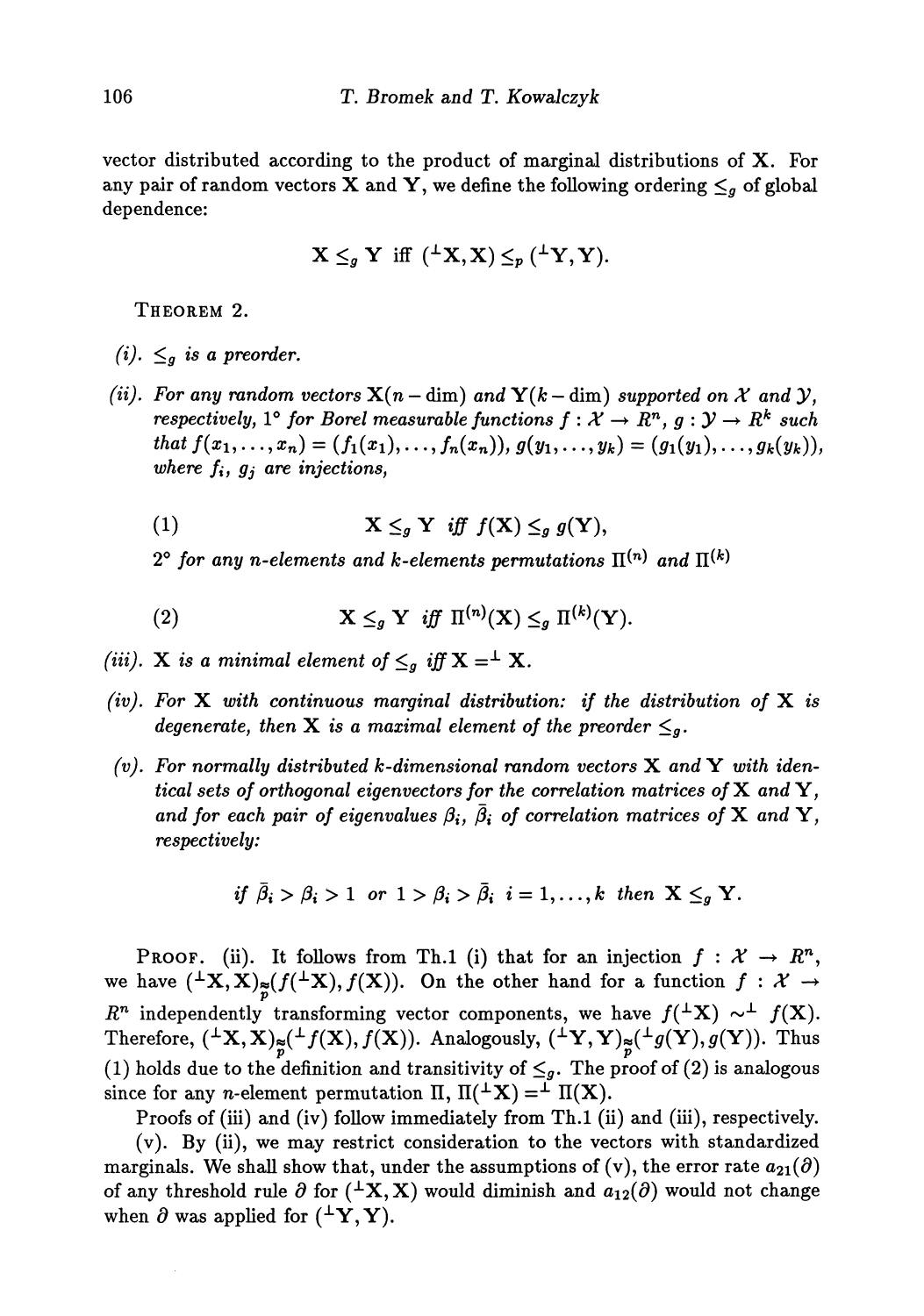Let  $\Sigma$  and  $\overline{\Sigma}$  denote the correlation matrices for **X** and **Y**, respectively. The likelihood ratio of **X** against  $^{\perp}$ **X** is

$$
h(\mathbf{x}) = |\Sigma|^{-1/2} \exp((-1/2)\mathbf{x}'(\Sigma^{-1} - I)\mathbf{x}).
$$

Let  $\partial$  be a threshold rule such that  $\partial(x) = 1$  if  $h(x) < \gamma$  and  $\partial(x) = 0$  if  $h(x) > \gamma$ . Let  $a_{ij}(\partial)$  denote the error rates of  $\partial$  for  $({}^{\perp}X, X)$  and  $\bar{a}_{ij}(\partial)$  be the error rates of  $\partial$  for  $({}^{\perp}{\rm Y},{\rm Y}).$  Then

$$
a_{12}(\partial) = 1 - \int_{D_{\gamma}} \ldots \int (2\pi)^{-n/2} \exp((-1/2) \mathbf{x}' \mathbf{x}) dx_1 \ldots dx_k,
$$
  
\n
$$
a_{21}(\partial) = \int_{D_{\gamma}} \ldots \int (2\pi)^{-n/2} | \Sigma |^{-1/2} \exp((-1/2) \mathbf{x}' \Sigma^{-1} \mathbf{x}) dx_1 \ldots dx_k
$$

and

$$
\bar{a}_{12}(\partial) = 1 - \int_{D_{\gamma}} \dots \int (2\pi)^{-n/2} \exp((-1/2) y' y) dy_1 \dots dy_k
$$
  
\n
$$
\bar{a}_{21}(\partial) = \int_{D_{\gamma}} \dots \int (2\pi)^{-n/2} |\bar{\Sigma}|^{-1/2} \exp((-1/2) y' \bar{\Sigma}^{-1} y) dy_1 \dots dy_k,
$$

where

$$
D_{\gamma} = \{ \mathbf{x} : |\Sigma|^{-1/2} \exp((-1/2)\mathbf{x}'(\Sigma^{-1} - I)\mathbf{x} < \gamma \}.
$$

Putting

$$
\mathbf{y} = \bar{\Sigma}^{1/2} \Sigma^{-1/2} \mathbf{x}, \text{ we get}
$$
  
\n
$$
\bar{a}_{21}(\partial) = \int_{\bar{D}_{\gamma}} \dots \int (2\pi)^{-n/2} |\Sigma|^{-1/2} \exp((-1/2) \mathbf{x}' \Sigma^{-1} \mathbf{x}) dx_1 \dots dx_k,
$$

where

$$
\bar{D}_{\gamma} = \{ \mathbf{x} : |\Sigma|^{-1} \exp((-1/2)\mathbf{x}'\Sigma^{-1/2}\bar{\Sigma}^{1/2}(\Sigma^{-1}-I)\bar{\Sigma}^{1/2}\Sigma^{-1/2}\mathbf{x} < \gamma \}.
$$

We shall show that  $\bar{D}_{\gamma}\subset D_{\gamma}.$  Let  $\mathbf{x}^1,\ldots,\mathbf{x}^k$  be the orthonormal set of eigen vectors, common for  $\Sigma$  and  $\bar{\Sigma}$ . Substituting  $\mathbf{x} = \sum_{i=1}^{k} \zeta_i \mathbf{x}^i$  to  $D_{\gamma}$  and  $\bar{D}_{\gamma}$  we get:

$$
\mathbf{x} \in D_{\gamma} \quad \text{iff} \quad (2\pi)^{-n/2} \mid \Sigma \mid^{-1} \exp((-1/2)\Sigma_{i=1}^{k}(\beta_{i}^{-1} - 1)\zeta_{i}^{2} < \gamma,
$$
\n
$$
\mathbf{x} \in \bar{D}_{\gamma} \quad \text{iff} \quad (2\pi)^{-n/2} \mid \Sigma \mid^{-1} \exp((-1/2)\Sigma_{i=1}^{k}(\bar{\beta}_{i}/\beta_{i})(\beta_{i}^{-1} - 1)\zeta_{i}^{2} < \gamma.
$$

Under the assumptions of (v),  $\bar{D}_{\gamma} \subset D_{\gamma}$  and  $\bar{a}_{21}(\partial) \leq a_{21}(\partial)$ . Thus,  $({}^{\perp}X, X) \leq_p$  $({}^{\perp}{\rm Y},{\rm Y})$  since  $\bar{a}_{12}(\partial)=a_{12}$ 

COROLLARY 1. Ze£ X, Y *be k -* dim *normally distributed random vectors and let*  $\zeta_{ij}$  and  $\zeta_{ij}$  be the elements of the correlation matrices of **X** and **Y**.

- *(i).* For  $k = 2$ ,  $\mathbf{X} \leq_{g} \mathbf{Y}$  iff  $|\zeta_{12}| \leq |\bar{\zeta}_{12}|$ .
- *(ii). For k* = 3, *if*  $\zeta_{12}\zeta_{23}\zeta_{31} = 0$  and  $\zeta_{ij} = \eta\zeta_{ij}$ , for  $1 \leq \eta \leq (\zeta_{12}^2 + \zeta_{23}^2 + \zeta_{13}^2)^{-1/2}$ ,  $i \neq j, i, j = 1, 2, 3,$  then  $X \leq_{\alpha} Y$ .

Now, we will consider pairs of binary random variables  $\mathbf{X} = (X^{(1)}, X^{(2)})$ . A  $2 \times 2$  distribution of **X** is specified by  $P = (p_{ij})$ ,  $p_{ij}$  being the probability that  $X^{(1)}=i,\,X^{(2)}=j\;(i,j=1,2).$  The set of  $2\times 2$  distributions will be denoted

A distribution  $P \in \mathcal{P}_{2\times 2}$  is either positive dependent  $(p_{11}p_{22} \geq p_{12}p_{21})$  of negative dependent  $(p_{11}p_{22} \leq p_{12}p_{21})$ . A natural monotone ordering  $\leq_m$  of  $\mathcal P$ is given by: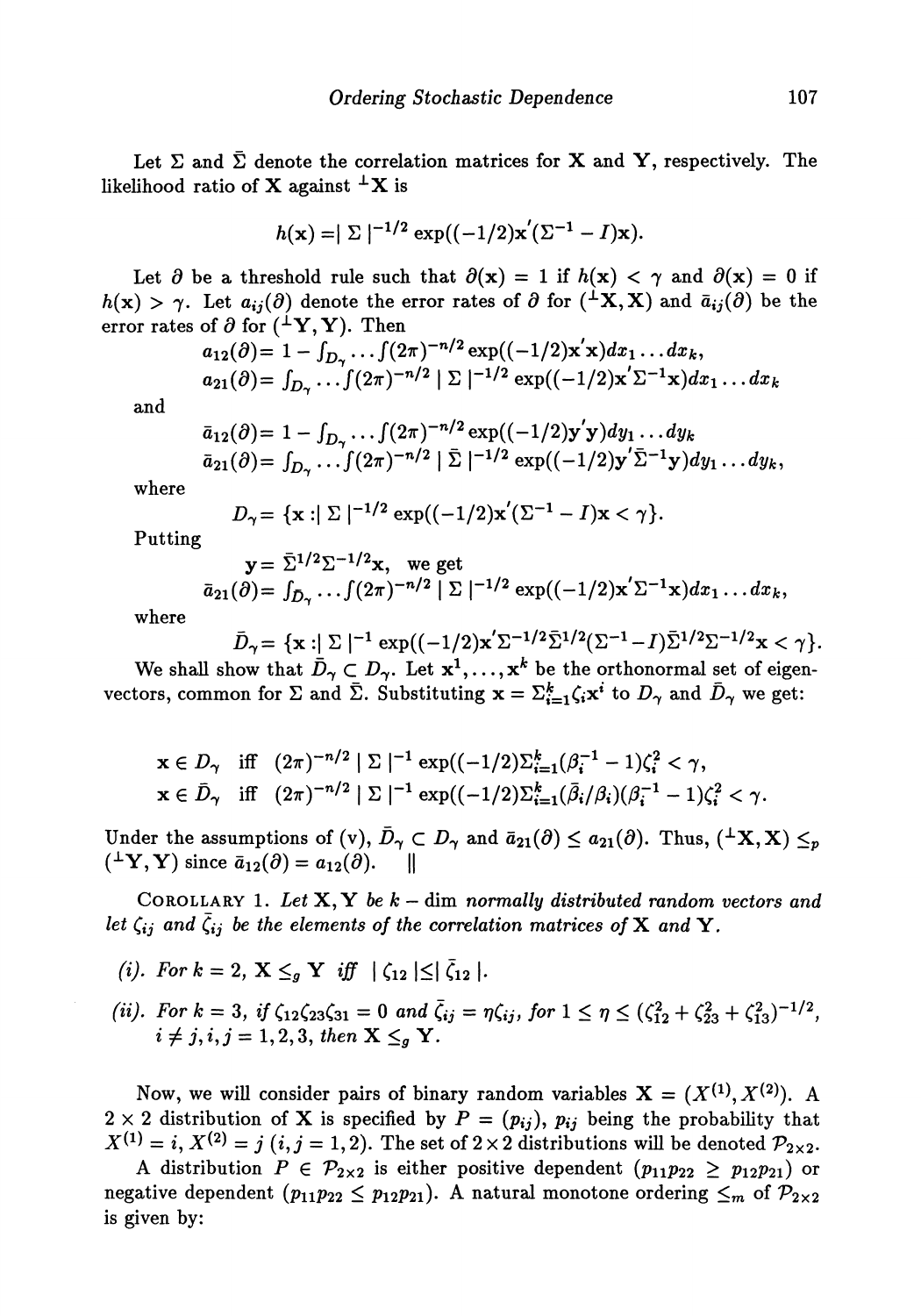$$
P \leq_m P' \text{ if } p_{11} \leq p'_{11}, p_{22} \leq p'_{22}, p_{12} \geq p'_{12}, p_{21} \geq p'_{21}
$$

and *P* is positive dependent, or

$$
p_{11} \geq p'_{11}, p_{22} \geq p'_{22}, p_{12} \leq p'_{12}, p_{21} \leq p'_{21}
$$

and P is negative dependent.

We shall show that  $P \leq_m P'$  implies  $P \leq_g P'$  (but the opposite implication is not true).

LEMMA 1. Let  $Q = (q_{ij})$ ,  $R = (r_{ij})$  belong to  $\mathcal{P}_{2\times 2}$  and let  $\mathcal{E}_{ii} = r_{ii} - q_{ii}$  for  $i = 1, 2, \, \mathcal{E}_{ij} = q_{ij} - r_{ij} \text{ for } i \neq j, i, j = 1, 2.$ 

 $I$ *f*  $q_{11}q_{22} \geq q_{12}q_{21}$   $(q_{11}q_{22} \leq q_{12}q_{21}); \mathcal{E}_{ij} \geq 0, i,j = 1,2 \ (\mathcal{E}_{ij} \leq 0, i,j = 1,2);$  $\min(\mathcal{E}_{ij}; i, j = 1, 2) = 0 \; (\max(\mathcal{E}_{ij}; i, j = 1, 2) = 0),$ 

(3) 
$$
\frac{r_{ij}}{r_i r_{.j}} \leq \frac{q_{ij}}{q_{i.} q_{.j}}, \frac{r_{ii}}{r_{i.} r_{.i}} \geq \frac{q_{ii}}{q_{i.} q_{.i}} \quad i \neq j, i, j = 1, 2.
$$

PROOF. Replacing in (3)  $r_{ij}$  by  $q_{ij} - \mathcal{E}_{ij}$  for  $i \neq j$ ,  $i,j = 1,2$ , and  $r_{ii}$  by  $q_{ii} + \mathcal{E}_{ii}$  for  $i = 1, 2$ , and taking into account that  $\mathcal{E}_{11} + \mathcal{E}_{22} = \mathcal{E}_{12} + \mathcal{E}_{21}$ , we obtain inequalities equivalent to  $(3)$ , which obviously hold.  $\|\cdot\|$ 

THEOREM 3. If  $P \leq_m P'$  then  $P \leq_g P'$ .

Proof. Let  $\mathbf{X} \thicksim P \in \mathcal{P}_{2 \times 2}$ . Instead of  $C_{(\texttt{1}\textbf{X},\textbf{X})}$  we will write  $C_{(P)}.$  Then the divergence curve  $C_{(P)}$  is convex and piece-wise linear; it joins points  $(0,1)$ and (1,0) and consists of four segments with slopes equal to  $(-p_{ij}/p_i p_{.j})$ , ordered nondecreasingly.

Let P,  $P' \in \mathcal{P}_{2\times 2}$  and let  $a_k$ ,  $a'_k$ ,  $k = 1, \ldots, 4$ , be the slopes of consecutive segments of  $C_{(P)}$  and  $C_{(P')}$ . Clearly,  $C_{(P')} \leq C_{(P)}$  if

(4) 
$$
a'_k \le a_k
$$
 for  $k = 1, 2$ ,  $a'_k \ge a_k$  for  $k = 3, 4$ 

If  $P$  is positive dependent then

$$
-a_1 = \max(p_{11}/p_{1.P.1}, p_{22}/p_{2.P.2}),
$$
  
\n
$$
-a_2 = \min(p_{11}/p_{1.P.1}, p_{22}/p_{2.P.2}),
$$
  
\n
$$
-a_3 = \max(p_{12}/p_{1.P.2}, p_{21}/p_{2.P.1}),
$$
  
\n
$$
-a_4 = \min(p_{12}/p_{1.P.2}, p_{21}/p_{2.P.1}),
$$

and  $a_{\bm k}^{'}$  are expressed analogously. To prove (4), it suffices to show that

(5) 
$$
\frac{p_{ij}}{p'_{i}.p'_{.j}} \leq \frac{p_{ij}}{p_{i}.p_{.j}}, \frac{p'_{ii}}{p'_{i}.p'_{.i}} \geq \frac{p_{ii}}{p_{i}.p_{.i}}, i \neq j, i, j = 1, 2.
$$